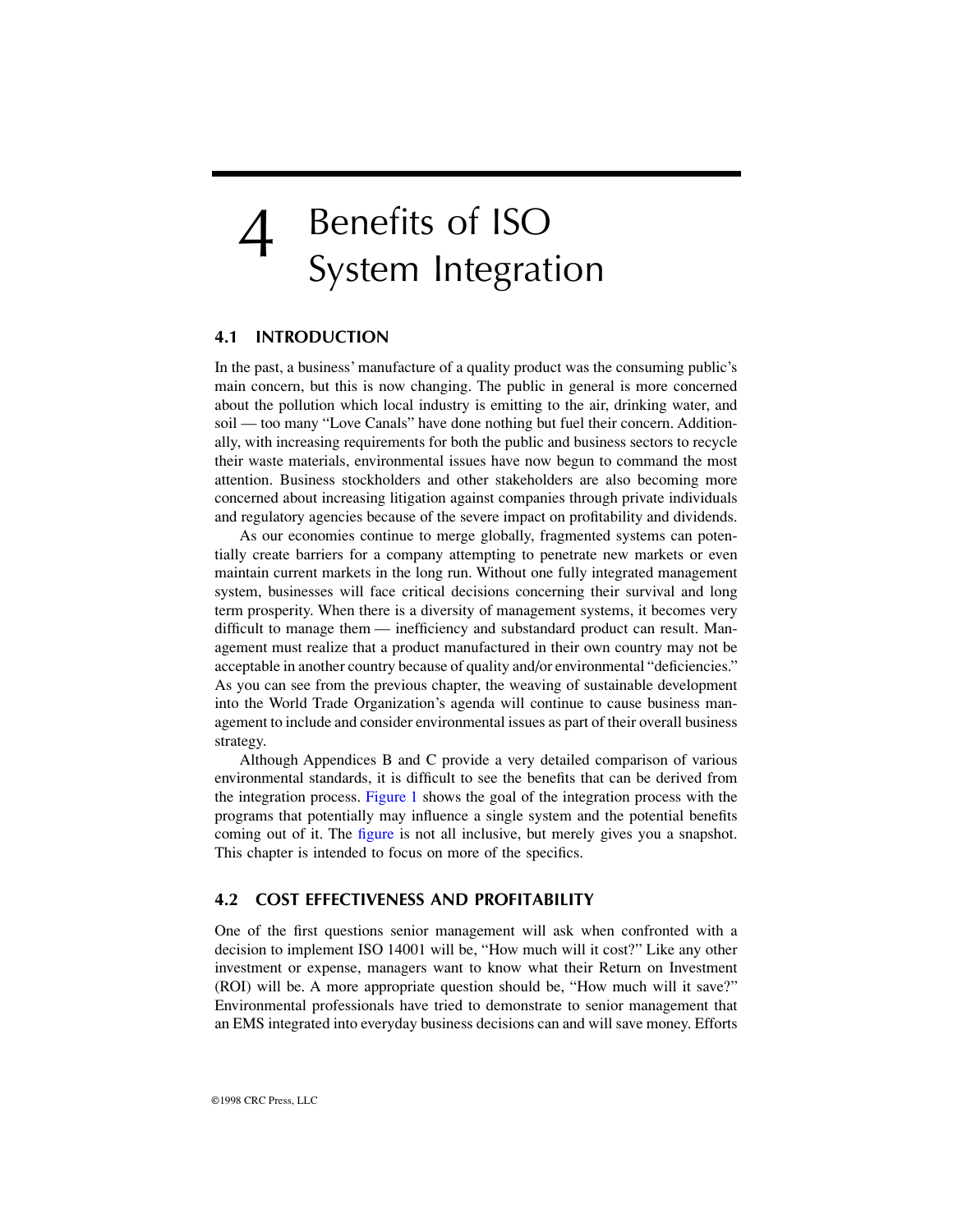<span id="page-1-0"></span>

**FIGURE 1.** The goal of quality and environmental integration.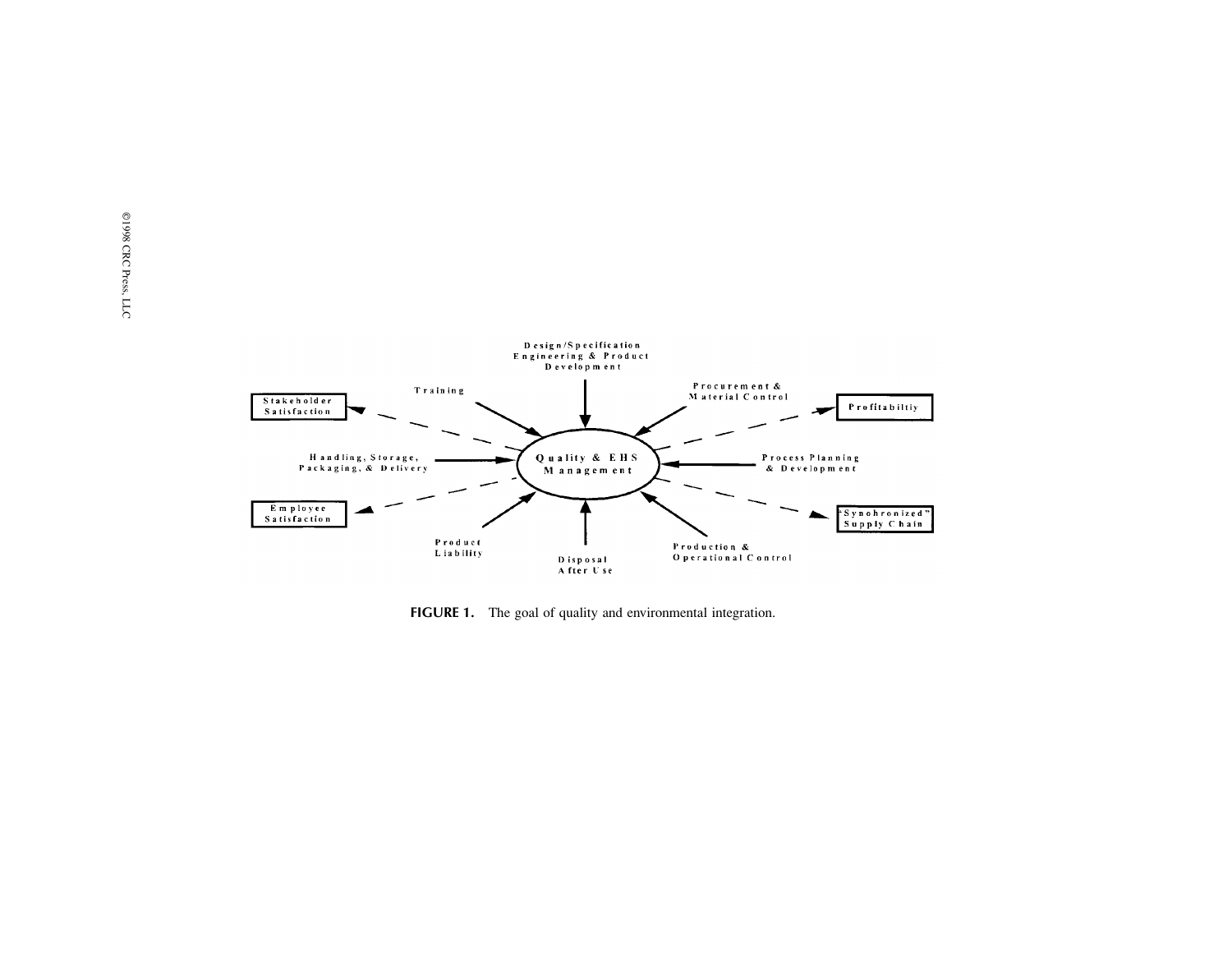to prevent pollution, reduce solid waste generation, ensure legal compliance, etc. can have a significant impact on the efficiency of a process line by helping to identify process losses and, thus, improve yields.

An example of this might be where an environmental manager is attempting to eliminate an air emission's permit for a process. In working with a process engineer, it is seen that yields and quality fluctuate due to a poor soldering process. The product being manufactured uses an alcohol-based flux (e.g., a volatile organic compound) for the soldering operation that, additionally, must be run through a wash system with a cleaning solution. The environmental manager and/or engineer may determine that a water-based flux provides an excellent solder bond and that the washing system can now use warm water without a cleaning solution to provide a very clean, high quality product. The project has resulted in the elimination of an air emission's permit, the associated regulatory fees, and any logging or database requirements. Additionally, the purchase of the cleaning solution has been eliminated and the costs associated with its waste disposal. Another side benefit is the elimination of a potential regulatory noncompliance with the conditions required by the air permit. Thus, actual and potential savings have occurred. The basic premise behind this scenario is to demonstrate that operating costs can be reduced through sound environmental practices, primarily through the identification of an environmental aspect and determining how best to control or eliminate it.

In addition to the environmental aspects, there are other specific areas within the ISO 14001 standards that will contribute to cost savings. In particular, the development of objectives and targets can provide the driving force behind continual improvement and legal compliance. Utilization of an environmental review as part of a design review can minimize the impact of a new product or process.

Cost savings will also be evident if one realizes that integration into ISO 9001 will reduce the amount of man-hours spent in developing and implementing an environmental management system. With the ability to "piggy back" on an already existent ISO 9001 management system, the environmental manager can keep new program and procedural development to a minimum.

#### **4.3 DOCUMENT CONTROL**

As the ISO 14001 EMS was being drafted, one of the initial arguments which came out was the concern over the potential burden that would be placed on an already overloaded ISO 9001 document control program. This would, of course, be a valid concern if integration were not possible. Since the ISO 14000 standards were deliberately fashioned after the ISO 9000 standards, it is obvious that providing the ability to integrate was not far from the drafters' minds. The draft ISO 14000 guideline, in fact, states:

Where elements of the EMS are integrated with an organization's overall management system, the environmental documentation should be integrated into existing documentation.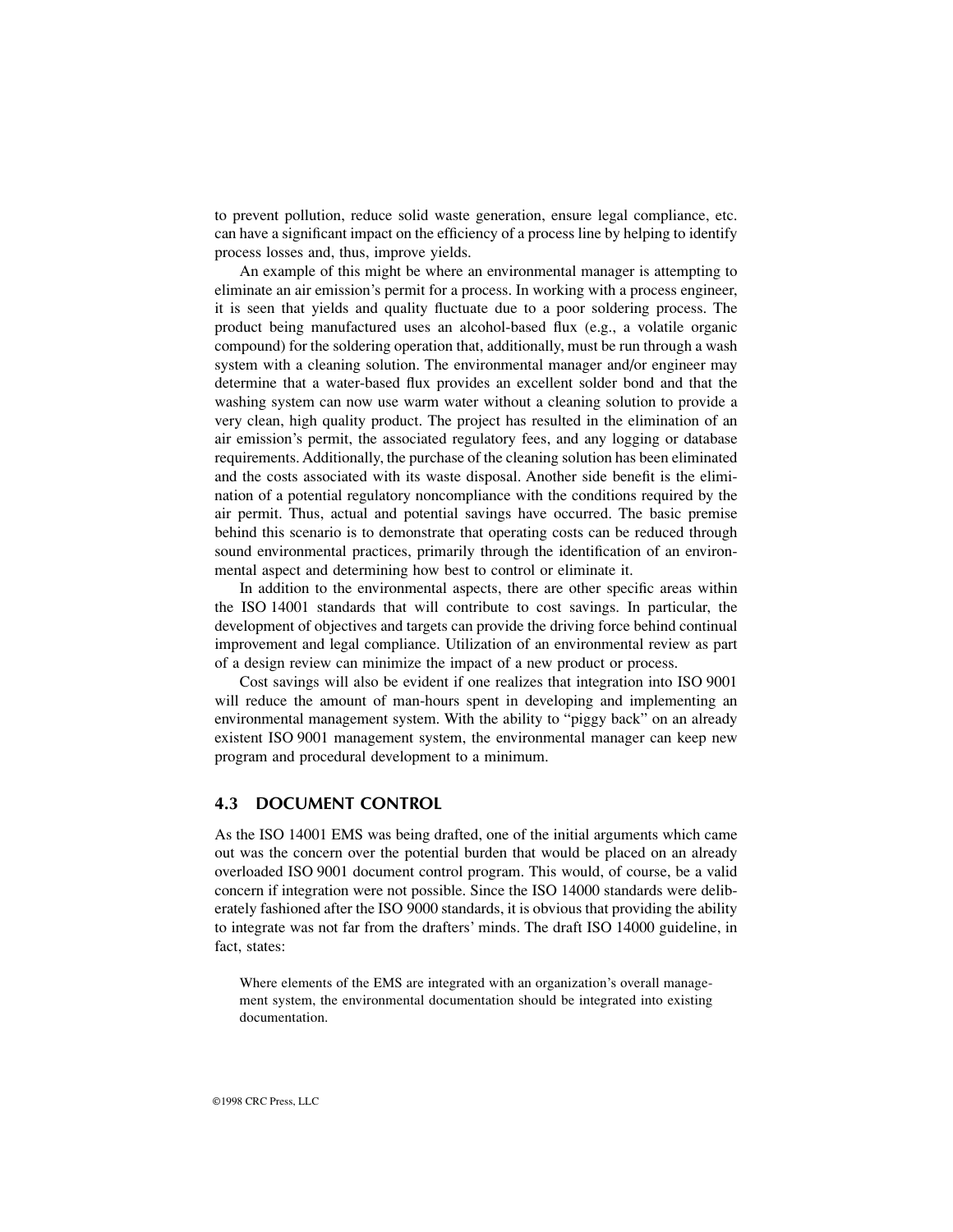By developing and writing programs and procedures in a manner consistent with the ISO 9000 framework, an organization can very easily control its EMS document framework. Specifics of document control integration will be discussed in a later chapter.

#### **4.4 INSURANCE**

Several prominent members of the insurance industry have indicated that companies who pursue ISO 14001 or some other environmental management system may potentially see a reduction in their insurance costs. Insurance and industry representatives may see an EMS as a form of liability protection and may include special exclusionary language in insurance policies. Insurance companies pay out millions of dollars annually for coverage they provide for environmental pollution, legal penalties, lost revenues, and court and other litigation costs. An environmental management system shows the insurance carrier that a company is committed to its stakeholders: the insurance company itself, the regulatory agencies, the public, and company stockholders.

In order to put a price on an environmental management system, it has been recommended that insurance carriers put a "price tag" on environmental aspects and then prorate the level of "significant impact." By considering a company's list of significant impacts, an insurance carrier can potentially charge lower premiums. A downside to this, however, is the potential for providing legal compliance and any other information associated with environmental risks or audits.

#### **4.5 AUDITING**

The costs incurred to maintain compliance with ISO 9001 over the course of a threeyear period potentially can run into the hundreds of thousands of dollars. By adding to this the potential costs for auditing an EMS, a chief financial officer will automatically become "gun shy." Because of the many expenses incurred for a third party certification for such things as document and report preparation, travel expenses, and the cost in man-hours for the auditee, etc., it's important to consider the benefits from conducting a joint QMS and EMS audit. For some large firms, the initial and triennial certification for just the QMS program can take anywhere from a week to two weeks. Due to its large size, the same firm can incur similar costs for an EMS audit. The combined auditing time can thus be anywhere from two to four weeks and may not include the time and expense incurred from mid-year surveillance audits! A joint QMS and EMS audit can save money in the areas already mentioned above, as well as making it much easier to prepare and train personnel to understand their responsibilities.

One of the critical issues concerning an integrated audit stems from potential complications that may arise from an audit team's confusion over the general architecture or structure of the joint systems. If integration of a QMS and EMS is in your plans, it is highly recommended that the integration take place over a period of time